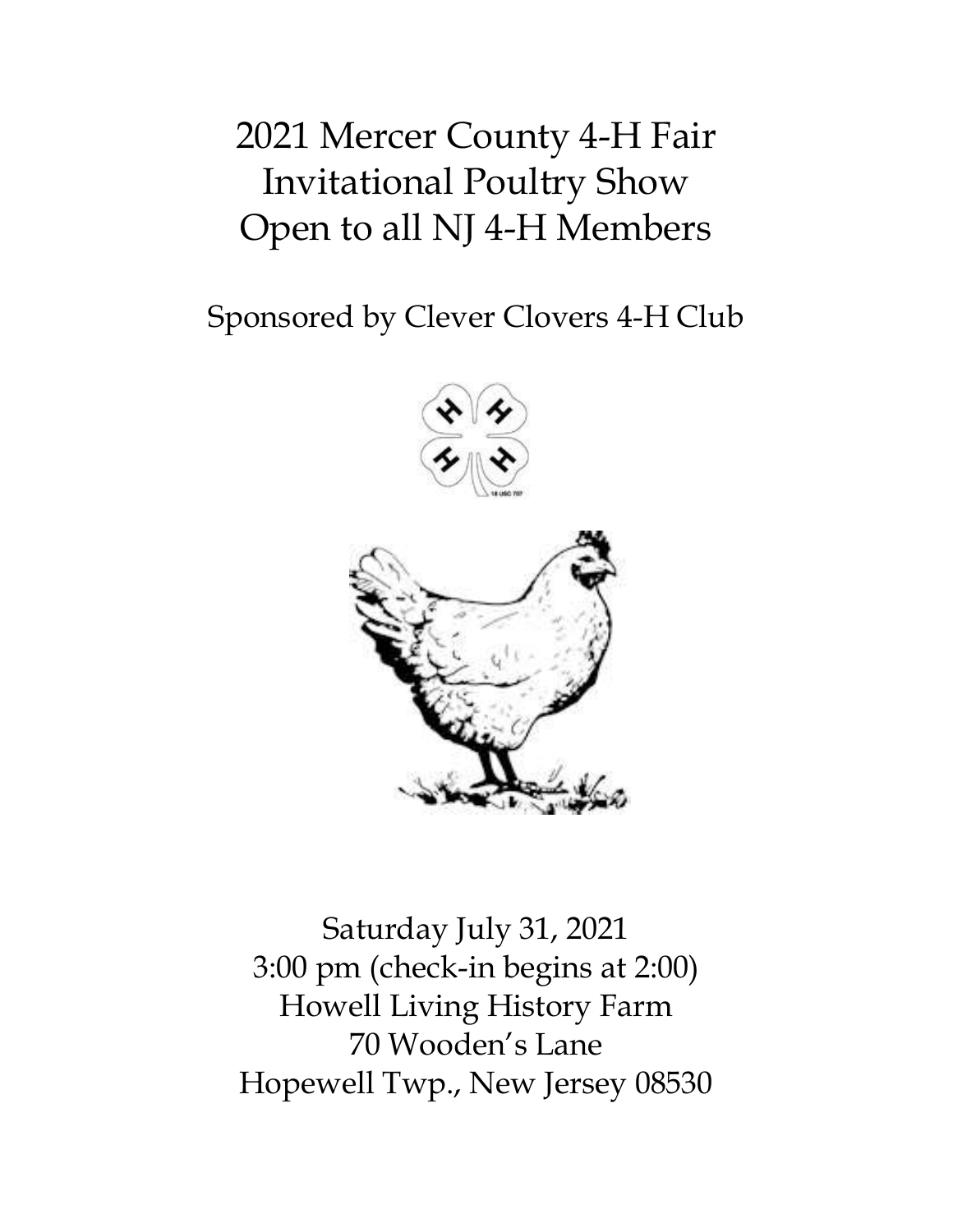### **\*\*NO DAY OF SHOW ENTRIES! \*\***

Show superintendents: Francesca Fusco (fuscofb@yahoo.com) Club Leader Contact: Melissa Beck 732-685-9335 (spike21773@aol.com) 4H Liaison: Altaira Bejgrowicz: bejgrowicz@NJAES.Rutgers.edu

#### **SHOW RULES AND REGULATIONS**

#### **Member Eligibility**

1. This event is open to 4-H members enrolled in a Poultry 4-H Project. 2. Youth must have been enrolled in grades K-13 (one year out of high school) as of September 2020 and registered as a 4-H member by January 1, 2021.

#### **Poultry Eligibility**

1. All animals must be owned by the exhibitor 60 days prior to the show.

2. Poultry must be 12 weeks old (3 months) to be shown.

#### **Entering the Show**

1. Please **submit [your online entries](https://rutgers.ca1.qualtrics.com/jfe/form/SV_cuLnEPd1JFNZkwK)** as early as possible and no later than July 22. No phone/email entries and no day of show entries will be accepted. All information must be included on the **online [entry form](https://rutgers.ca1.qualtrics.com/jfe/form/SV_cuLnEPd1JFNZkwK)**.

2. The entry fee is \$4.00 per animal. Entry fees are still due for poultry that are scratched from the show or who are excused by the judge or who fail the health check. **Mail entry fees by July 22 to Melissa Beck at 61 Gravel Hill-Spotswood Rd, Monroe Twp, NJ 08831 (checks payable to Clever Clovers 4-H Club).**

3. The show will take place outside in a tent with a grass floor. Exhibitors should be prepared for extreme summer weather or rain.

4. This is a carrying cage show. **Please bring poultry in a see through cage with a solid bottom.** The show will not be providing cages. Animals must be in a wire cage, no large dog crates allowed. Except for the trio class, **chickens must be in individual cages to be judged.**

#### **Health Requirements:**

1. All animals entering the show must have the New Jersey Department of Agriculture 4-H Poultry Health Form. The New Jersey Department of Agriculture Pullorum Form must be presented at registration.

2. All animals will be subject to a health check prior to showing.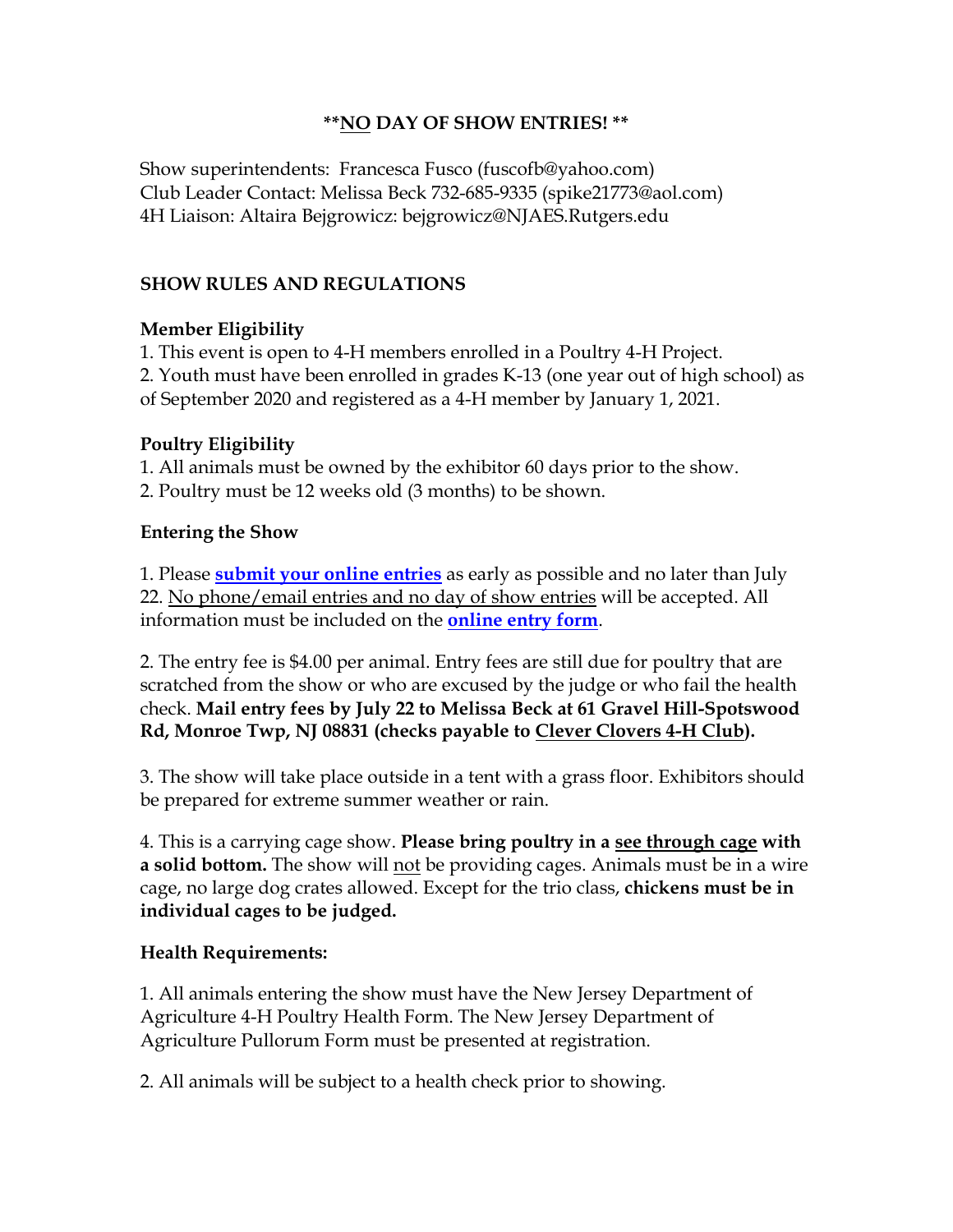3. Any animal suspected of having a health problem by a judge or the show superintendent must be removed from the show grounds **immediately.**

**4. If the weather is extremely hot, the show committee recommends packing frozen ice bottles, remaining with the animals to monitor their condition and if necessary, removing them from the show grounds to a cooler environment.**

## **General Show Information:**

1. Chickens in individual cages must be set up where directed on day of show **no later than 2:45 pm**. You may arrive starting at 2:00 pm to the fairgrounds.

2. Exhibitors are responsible for their own exhibits, including grooming and carrying to and from tables. Exhibitors must be present at the show when the animal is being judged. Another 4-H member may carry animal to the table if member is being judged with another animal.

3. Cloverbuds will be in their own showmanship class and their birds will not be judged – but they will be recognized for participation. Cloverbuds will show first, and should be prepared by 2:45 pm.

4. Showmanship classes will be broken into Cloverbud (participation only), junior (4-8<sup>th</sup> graders), and senior classes (9-13<sup>th</sup> graders).

5. All poultry will be judged according to APA standards. Judge's decisions are FINAL.

6. **This is a carrying cage show. Cages should be see through and have solid bottoms.** All animals must be adequately caged. All entrants are responsible for their own equipment and clean up.

7. The Show Committee reserves the right to substitute and/or add judges.